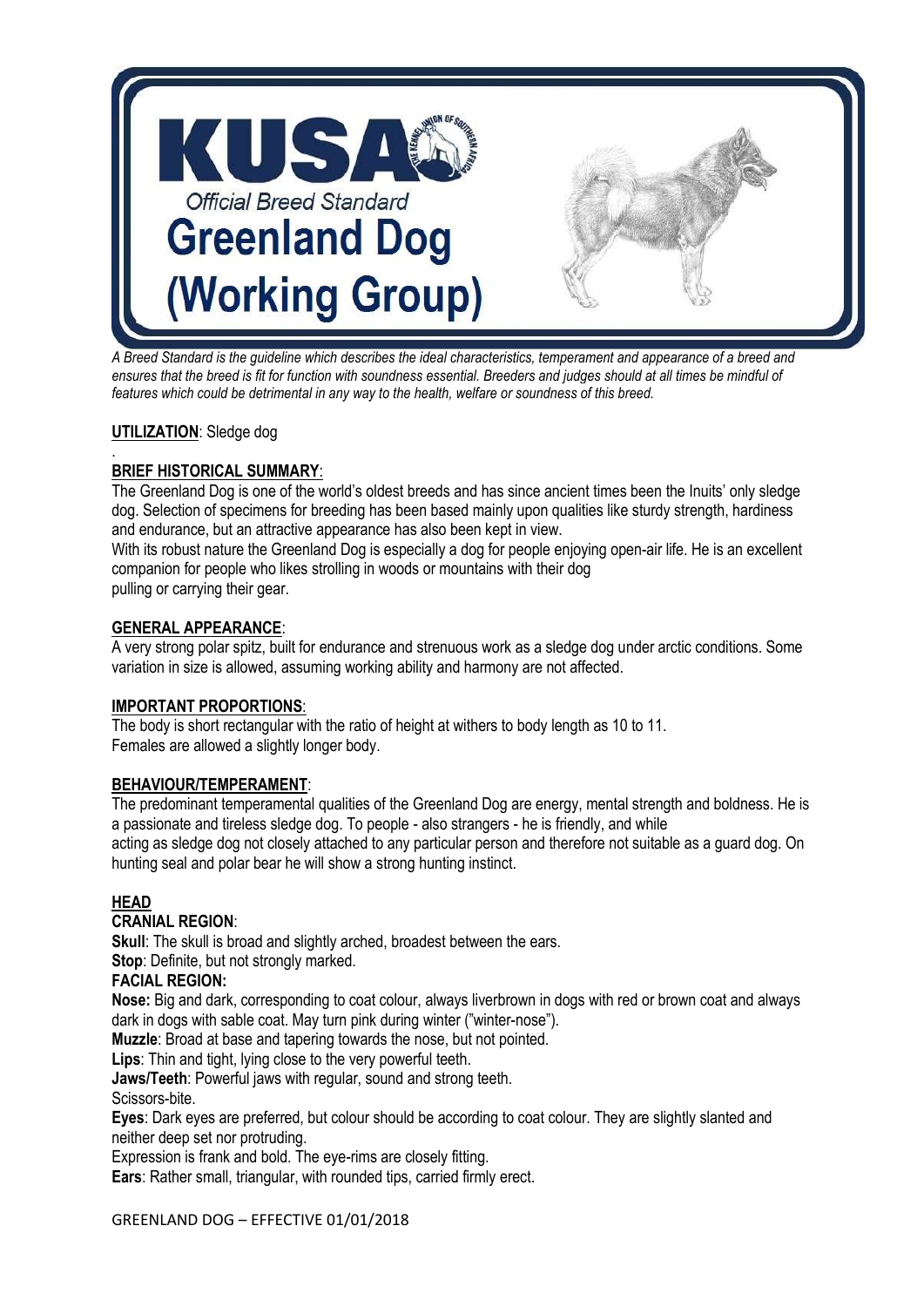The ears are very mobile and expressive.

# **NECK**:

Very powerful and rather short.

## **BODY**:

Strong and rather compact, just slightly longer than the height at the withers. **Topline:** Level or only slightly sloping. **Back**: Straight. **Loin**: Broad. **Croup**: Slightly sloping. **Chest**: Deep and broad, but not barrel-shaped. **Underline and belly**: Following the line of the brisket. A slight tuck up accepted.

**TAIL**:

Set on high, thick and bushy. Carried in a curve or lightly curled over back.

## **LIMBS**

## **FOREQUARTERS:**

**General appearance**: Seen from the front the forelegs are perfectly straight, with powerful muscles and heavy bone.

**Shoulder**: Moderately laid back.

**Upper arm** : Straight and strong, somewhat longer than the shoulderblade.

**Elbow**: Fitting close to the body, but able to move freely.

**Forearm**: Straight and strong.

**Carpus (Wrist):** Strong and flexible.

**Metacarpus (Pastern**): Strong and elastic, only slightly sloping.

**Forefeet**: Rather big, powerful and rounded, with strong nails and pads.

## **HINDQUARTERS**:

**General appearance**: Seen from behind the hindlegs are perfectly straight. Very muscular hindquarters with powerful bone and moderate angulations.

**Thigh**: Powerful and very muscular.

**Hock joint**: Broad and strong, moderately angulated.

**Hind feet**: Rather big, powerful and rounded, with strong nails and pads.

## **GAIT / MOVEMENT**:

An efficient, harmonious, fluent and tireless trot is most essential to a sledge dog. In the ring the dog should be shown on a loose lead in a moderate trot to display good reach in

front and good drive from behind.

Seen from front when walking, a Greenland Dog does not single track, but as the speed increases, the legs will gradually converge inward until the feet follow the center line.

## **COAT**

**Hair**: Double coat, i.e. a soft, dense undercoat and an outer coat of dense, straight and coarse hair, without curl or wave. On the head and the legs the hair is rather short, on the body it is longer and more

pronounced. The coat is longer on the underside of the tail, giving it a bushy appearance.

**Colour**: Any colour - solid or parti-coloured – is permitted, except albinos and dogs with merle-markings which should be disqualified.

## **SIZE AND WEIGHT**:

Height at the withers : Males 60 cm and upwards, Females 55 cm and upwards.

**FAULTS:** Any departure from the foregoing points should be considered a fault and the seriousness with which the fault should be regarded should be in exact proportion to its degree and its effect upon the health and welfare of the dog and its ability to perform its traditional work.